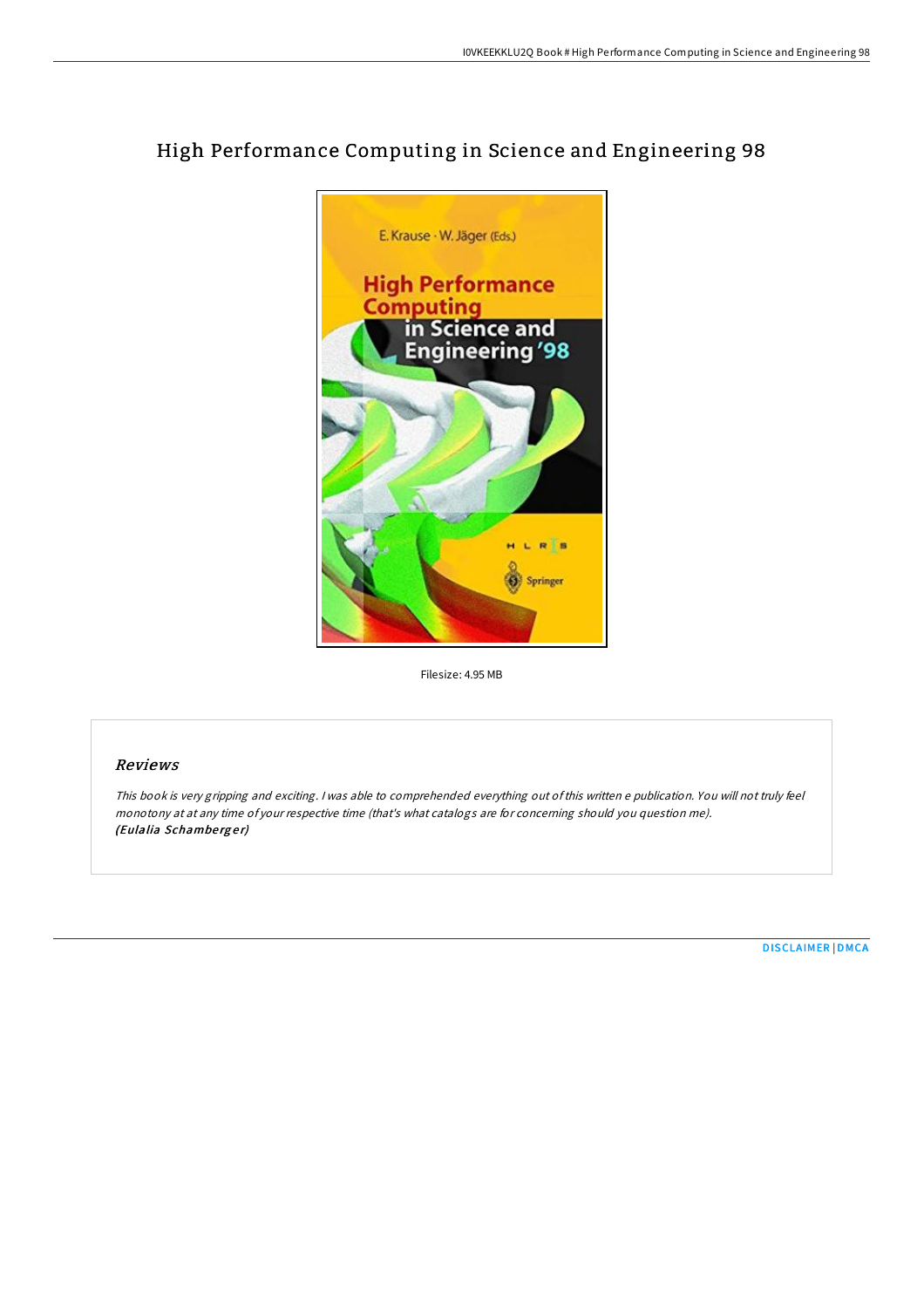## HIGH PERFORMANCE COMPUTING IN SCIENCE AND ENGINEERING 98



To read High Performance Computing in Science and Engineering 98 eBook, make sure you follow the hyperlink below and download the file or gain access to additional information which might be in conjuction with HIGH PERFORMANCE COMPUTING IN SCIENCE AND ENGINEERING 98 ebook.

Book Condition: New. Publisher/Verlag: Springer, Berlin | Transactions of the High Performance Computing Center Stuttgart (HLRS) 1998 | Prof. Dr. Egon Krause Aerodynamisches Institut, RWTH Aachen Wiillnerstr. 5 u7, . D-52062 Aachen Prof. Dr. Willi Jager Interdisziplinares Zentrum fUr Wissenschaftliches Rechnen Universitat Heidelberg 1m Neuenheimer Feld 368, D-69120 Heidelberg Computers have caused a revolution in science and technology. The fascinating development of hard- and software is continuing at an amazing speed and is having an impact on culture and society. Latest research results combined with modern, high-power hard- and software make it possible to tackle and solve problems of a magnitude previously too formidable to deal with. Computational Sciences and Engineering using mathematical modeling, software technology and modern computer systems are growing areas of research with an important impact on scientific and technological progress. Scientists and engineers have become used to PCs and workstations as a daily tool of their investigations; networks of workstations and graphic systems are part of the basic equipment of every research institute. Despite the fact that in these localized systems the available potential is constantly increasing, there is an urgent demand for especially powerful computers to solve complex and challenging problems. These tools can only be provided through special centers and have to be shared globally. High-performance computing has to be considered a basic requirement for the future development. This needs a well-structured system of computer equipment ranging from small to very large scales and a network of competence in modeling, algorithms and software. | Physics.- Universal Fluctuations of Dirac Spectra.- Computations of Convection Driven Spherical Dynamos.- Dynamical Behaviour of Persistent Spins in the Triangular Potts Model A Large-Scale Monte Carlo Study.- Dynamical Localization in the Paul Trap - the Influence of the Internal Strucutre of the Atom.- Interacting Particle-Liquid Systems.- Finite Difference Modeling of...

R Read High Performance Co[mputing](http://almighty24.tech/high-performance-computing-in-science-and-engine-1.html) in Science and Engineering 98 Online R Download PDF High Performance Co[mputing](http://almighty24.tech/high-performance-computing-in-science-and-engine-1.html) in Science and Engineering 98